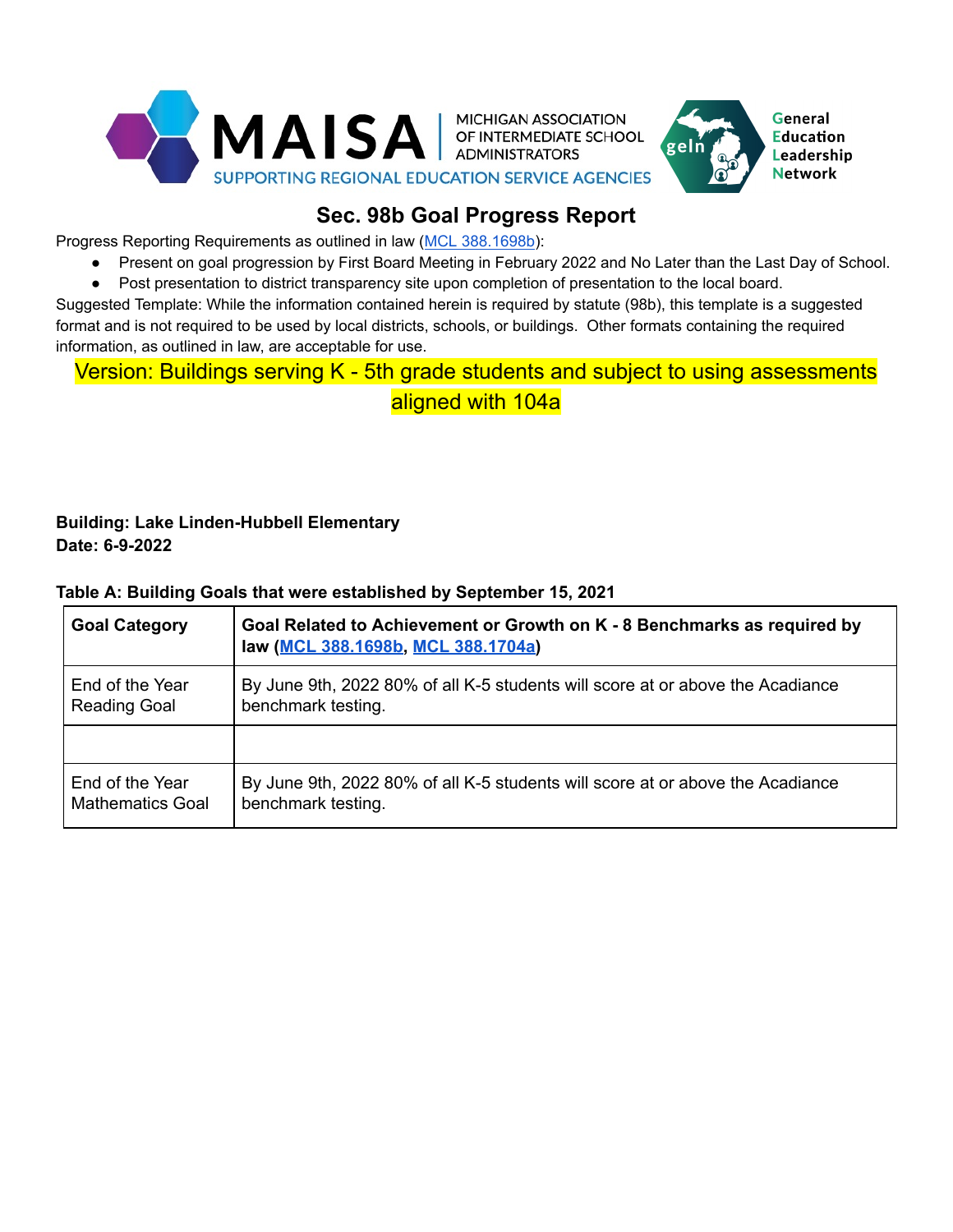| <b>Reporting Category</b><br>Suggest reporting on<br>subgroups where n≥30 | By First Board Meeting in<br>February 2022 |      | No Later than<br><b>Last Day of School Year</b> |      |
|---------------------------------------------------------------------------|--------------------------------------------|------|-------------------------------------------------|------|
|                                                                           | Reading                                    | Math | Reading                                         | Math |
| <b>Kindergarten</b>                                                       | 72%                                        | 51%  | 64%                                             | 33%  |
| <b>1st Grade</b>                                                          | 52%                                        | 55%  | 58%                                             | 56%  |
| 2nd Grade                                                                 | 80%                                        | 50%  | 77%                                             | 54%  |
| <b>3rd Grade</b>                                                          | 61%                                        | 17%  | 70%                                             | 52%  |
| 4th Grade                                                                 | 86%                                        | 45%  | 83%                                             | 59%  |
| <b>5th Grade</b>                                                          | 50%                                        | 33%  | 53%                                             | 53%  |

## **Table B: Achievement or Growth on Benchmark Assessment - By Grade Level**

**● This was done using Reading and Math Acadiance. They use sliding scales so they are not the most ideal for use as a benchmark assessment. We will still utilize them next year as they are valuable tools but not for measuring growth in this way.**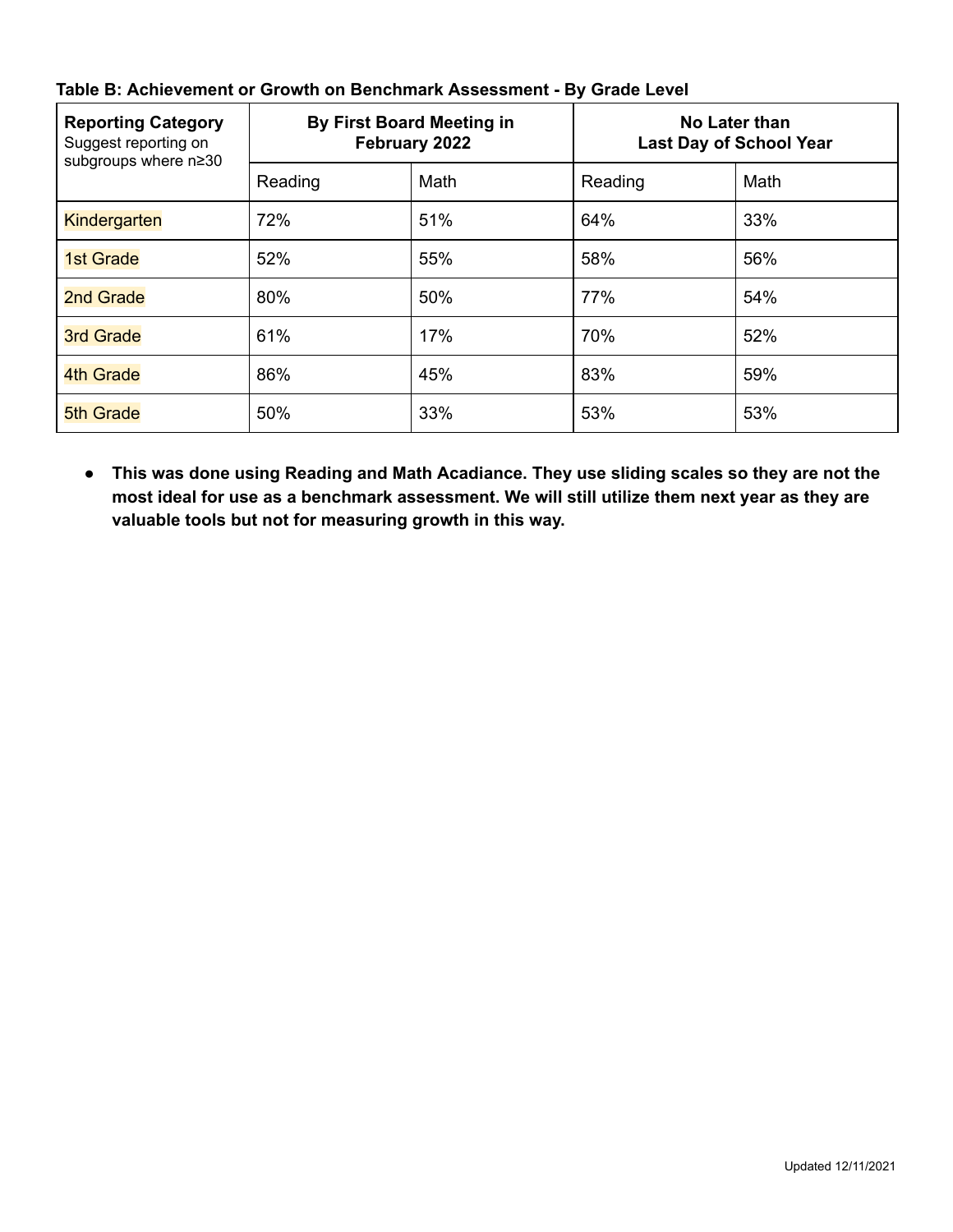



# **Sec. 98b Goal Progress Report**

Progress Reporting Requirements as outlined in law (MCL [388.1698b\)](https://legislature.mi.gov/(S(gnjkhui0gmmxno0qfdlmilq2))/mileg.aspx?page=getObject&objectName=mcl-388-1698b):

- Present on goal progression by First Board Meeting in February and No Later than the Last Day of School.
- Post presentation to district transparency site upon completion of presentation to the local board.

Suggested Template: While the information contained herein is required by statute (98b), this template is a suggested format and is not required to be used by local districts, schools, or buildings. Other formats containing the required information, as outlined in law, are acceptable for use.

## Version: Buildings Serving Non K-5 Students

## **Building: Lake Linden-Hubbell Middle School Date: 6-9-2022**

#### **Table A: Building Goals that were established by September 15, 2021**

| <b>Goal Category</b>             | Goal Related to Achievement or Growth as required by law (MCL 388.1698b)                                                                                                                                                                                                                             |
|----------------------------------|------------------------------------------------------------------------------------------------------------------------------------------------------------------------------------------------------------------------------------------------------------------------------------------------------|
| End of the Year<br>Academic Goal | By June 9th, 2022, 90% of all students in grades 6-8 will have a passing semester<br>grade in their core subjects. By June 9th, 2022 70% of all students in grades 6-8<br>will receive a score on the end of the year Smarter Balanced Assessment that is no<br>lower than Level 2 or "At Standard". |

### **Table B: Achievement Related to Academic Goals**

Provide a narrative on progress toward meeting the goals outlined above.

### **Core Subject Goal**

**● 91% of student core subjects had passing semester grades.**

#### **Smarter Balanced Assessment Results**

**● 53 out of 79 met or exceeded Level 2 or "At Standard" (67%)**

**Grade 6 ELA**

- **● Overall Average Increase from fall testing to spring testing: 37 points**
	- **○ Fall Average Score - 2461.5**
	- **○ Spring Average Score - 2498.6**
- **● Scaled Scores**
	- **○ 14 students improved their scores from the fall to the spring.**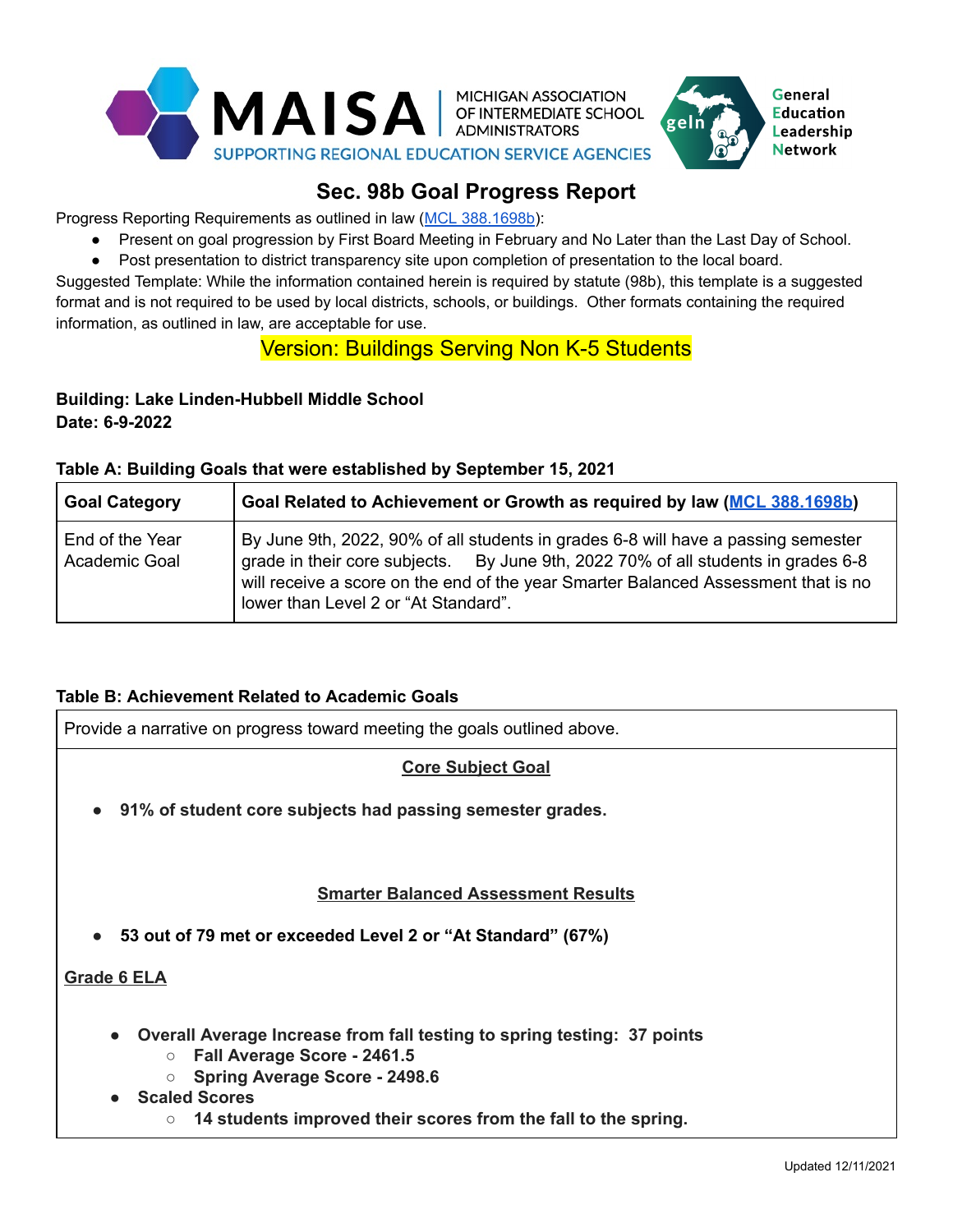- **○ 8 students' scores went down from fall to spring**
- **● Performance Levels (1 to 4)**
	- **○ 9 students improved their performance level from fall to spring.**
	- **○ 12 students' performance level stayed the same.**
	- **○ 1 student's performance level declined from fall to spring.**

#### **Grade 6 Math**

- **● Overall Average Increase from fall testing to spring testing: 37 points**
	- **○ Fall Average Score - 2457.1**
	- **○ Spring Average Score - 2494.4**
- **● Scaled Scores**
	- **○ 17 students improved their scores from the fall to the spring.**
	- **○ 1 student scored the same.**
	- **○ 4 students' scores went down from fall to spring**
- **● Performance Levels (1 to 4)**
	- **○ 10 students improved their performance level from fall to spring.**
	- **○ 12 students' performance level stayed the same.**

#### **Grade 7 ELA**

- **● Overall Average Increase from fall testing to spring testing: 72 points**
	- **○ Fall Average Score - 2477.8**
	- **○ Spring Average Score - 2550**
- **● Scaled Scores**
	- **○ 20 students improved their scores from the fall to the spring.**
	- **○ 4 students' scores went down from fall to spring**
- **● Performance Levels (1 to 4)**
	- **○ 13 students improved their performance level from fall to spring.**
	- **○ 10 students' performance level stayed the same.**
	- **○ 1 student's performance level declined from fall to spring.**

#### **Grade 7 Math**

- **● Overall Average Increase from fall testing to spring testing: 26 points**
	- **○ Fall Average Score - 2490**
	- **○ Spring Average Score - 2515.6**
- **● Scaled Scores**
	- **○ 18 students improved their scores from the fall to the spring.**
	- **○ 1 student's score stayed the same.**
	- **○ 6 students' scores went down from fall to spring**
- **● Performance Levels (1 to 4)**
	- **○ 8 students improved their performance level from fall to spring.**
	- **○ 16 students' performance level stayed the same.**
	- **○ 1 student's performance level declined from fall to spring.**